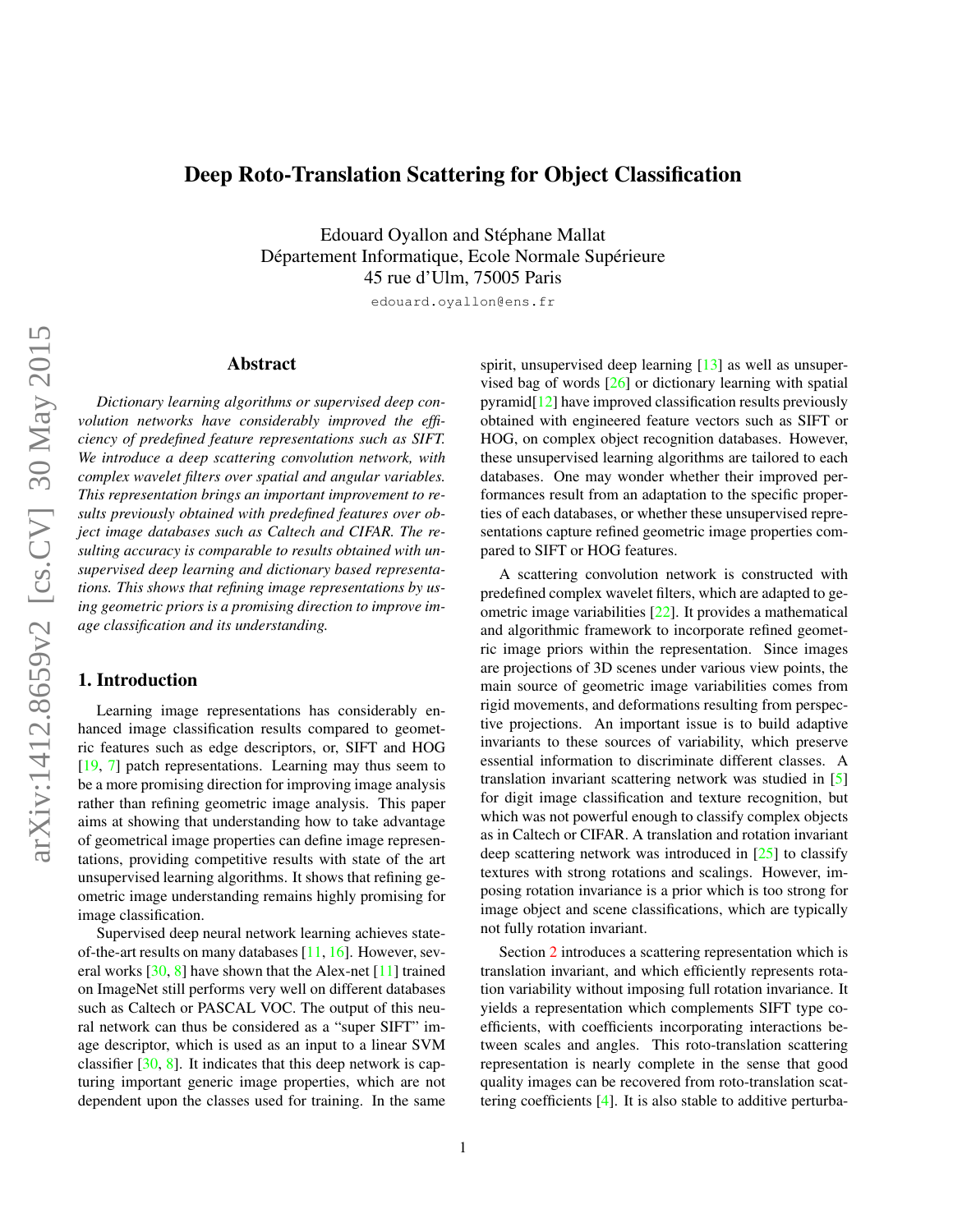<span id="page-1-1"></span>tions and small deformations, which guarantees to avoid the type of instability observed in some deep networks [\[28\]](#page-8-13). In this architecture, the loss of information only appears at the final supervised classification stage, which computes invariants adapted to the classification task. It includes an orthogonal least square supervised feature selection followed by a linear or a Gaussian kernel SVM.

This scattering representation is tested in Section [4](#page-5-0) over Caltech and CIFAR data bases for object classification. It yields results which are well above all other representation which do not incorporate any learning, based on SIFT type features or with random weight deep networks. It also gives competitive results with state of the art unsupervised learning procedure adapted to each databases, which indicates that these unsupervised learning algorithm do not capture geometric transformations which are more powerful than rigid movements and small deformations. Computations can be reproduced with a software that is available at *http://www.di.ens.fr/data/software*.

### <span id="page-1-0"></span>2. Roto-Translation Scattering Networks

Images have important geometric variability due to perspective projections of 3D scenes under various viewpoints. It includes a combination of rigid movements and deformations. This section introduces a separable scattering transform, which constructs a nearly complete representation, based on elementary features, which linearizes important geometric variability. This representation is used for object classification. Scattering networks are particular classes of convolution networks [\[22\]](#page-8-9), whose filters are computed with wavelets. They are introduced in the framework of convolution networks to better understand the specificities of their architecture.

#### 2.1. Convolution Network Cascade

A convolutional network is a multilayer architecture, which cascades spatial convolutions and pooling operators, which includes sub-samplings [\[15\]](#page-8-14). These networks compute progressively more invariant image descriptors over multiple layers indexed by  $0 \le j \le J$ .

For  $j = 0$ , the network illustrated in Figure [1](#page-2-0) takes in input an image x of P pixels, with potentially  $Q_0 = 3$  color frames. For  $j > 0$ , each layer  $x_j(p, q)$  is a set of  $Q_j$  image frames, which correspond to different "feature types" indexed by  $1 \le q \le Q_j$ . Each feature image has  $P_j$  pixels indexed by p. It is computed from  $x_{i-1}$  by applying a linear operator  $F_i$  to  $x_{i-1}$ , followed by a non-linearity, which may be a rectifier, a thresholding, a modulus or some other nonlinearities "pooling" functions [\[15\]](#page-8-14). Convolution networks impose that for each fixed  $q$ ,  $F_i$  computes a convolution of  $x_{j-1}(p, q)$  along p, with a filter which depends upon q. The operator  $F_j$  also linearly combines the  $Q_{j-1}$  image frames of  $x_{j-1}$  indexed by q. The output vector  $F_jx_{j-1}$  is then

transformed by a non-linear "pooling operator" which may incorporate a rectifier, a modulus, a thresholding [\[15\]](#page-8-14). For scattering transforms,  $F_j x_{j-1}$  is a complex valued signal and the non-linearity is a complex modulus, so we write:

$$
x_j = |F_j| \, x_{j-1} \,. \tag{1}
$$

Figure 1 illustrates this computational architecture introduced by LeCun [\[15\]](#page-8-14).

The operators  $|F_i|$  progressively propagate x across the network until the last layer  $x_J$ . The cascade of convolutions produce operators of progressively wider supports as  $i$  increase. The depth  $i$  thus corresponds to a scale index of the non-linear network features. A classifier is applied to the output  $x_J$ . It may be a linear SVM, a RBF network, or some other fully connected double layer classification networks [\[11,](#page-8-2) [15\]](#page-8-14). In our numerical experiments, we use a dimensionality reduction step followed by a Gaussian SVM.

The network architecture is specified by the dimensions  $P_i \times Q_i$  of each layer and by the non-linear pooling operator. This is a delicate step, which is usually done through an ad-hoc engineering trial and error process. Given this architecture, one must then optimize each operators  $F_i$  to achieve a low classification error. Experiments have been performed with random weights [\[24\]](#page-8-15). Better results are however obtained with unsupervised training of the weights, using auto-encoders [\[29\]](#page-8-16). When enough labeled examples are available, even better results are obtained with supervised training algorithms which back-propagates classification errors [\[14\]](#page-8-17). The Alex-Net is an example of supervised deep network trained with labeled images of the ImageNet data basis [\[11\]](#page-8-2).

### 2.2. Scattering Network

A scattering network is a convolutional network whose architecture and filters are not learned, but are predefined wavelets. These wavelets are adapted to the type of geometric invariants and linearization that need to be computed. Image classification typically requires to build image features which are locally invariant to translations and stable to deformations. It should thus linearize small deformations so that these deformations can be taken into account or removed with a linear operator, which is adjusted by the final supervised classifier.

Scattering networks compute inner-layer coefficients  $x_i(p, q)$ , which are nearly invariant to translations of the input image x by less than  $2^j$ . Each image frame is subsampled at intervals  $2^{j-1}$ . The factor 2 oversampling avoids aliasing phenomena. If  $x$  has  $P$  pixels then each network layer  $x_j$  has  $Q_j$  frames of  $P_j = P 2^{-2j+2}$  pixels. The size  $Q_i$  does not result from an ad-hoc decision but depends upon the choice of geometric invariant as we shall see.

It has been proved mathematically that translation invariance and linearization of deformations is obtained with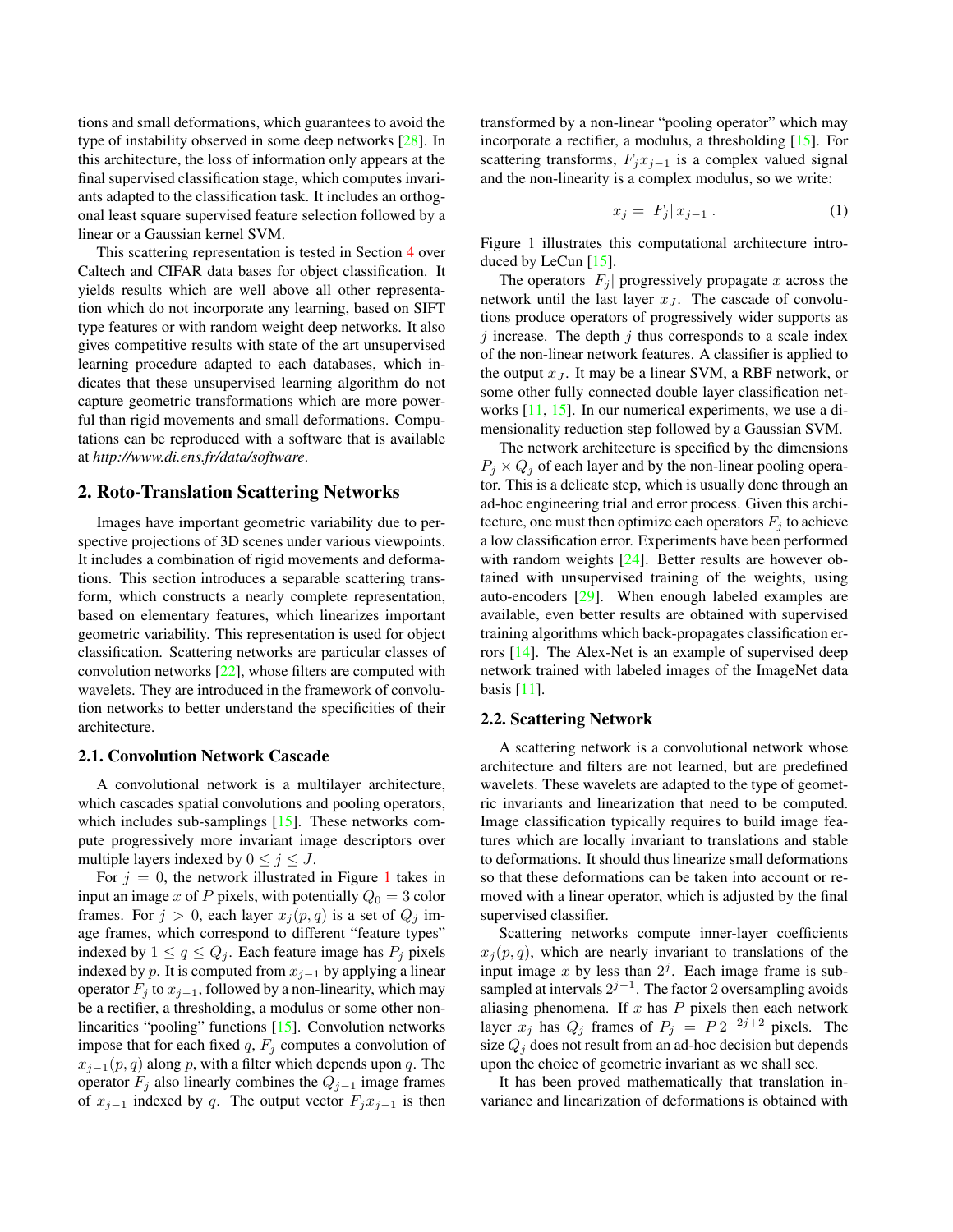<span id="page-2-1"></span>

<span id="page-2-0"></span>Figure 1. A convolution network computes a layer  $x_j$  by applying a linear operator  $F_j$  to  $x_{j-1}$ , followed by a non-linearity which we choose to be a modulus.

wavelets [\[22\]](#page-8-9). They separate the image information along multiple scales and orientations. Cascading wavelet transforms and modulus non-linearities lead to translation invariant scattering transforms [\[22\]](#page-8-9), which have been applied to digit and texture classifications [\[5\]](#page-8-10). Rotation invariant scattering networks have been introduced by replacing wavelet spatial convolutions by convolutions along the special Euclidean group of rigid movements. It takes into account both translations and rotations [\[25\]](#page-8-11). We introduce a simpler separable convolution, which still has the ability to build invariants over rigid movements, but which leaves the choice of invariant to the final SVM classifier.

Wavelet transforms can be computed with a cascade of linear filtering and sub-sampling operators, which are called multi-rate filter banks [\[21\]](#page-8-18). Although deep networks apply non-linearities at each layer, they also include such linear cascades. Indeed, rectifier or modulus non-linearities have no impact over positive coefficients, produced by averaging filters in the network. All non-linearities can thus be removed from averaging filters output. Deep network computations can therefore be factorized, as cascades of  $j - 1$ averaging and sub-sampling operators, followed by a bandpass filter and a non-linearity, for multiple values of  $j$ . If the network includes a sub-sampling by a factor 2 at each layer, then this is equivalent to a convolution with multiple wavelets of scale  $2<sup>j</sup>$ , and a non-linearity. These cascades are followed by new cascades of  $k - 1$  averaging operators, for different  $k$ , followed by a band-pass filter and a non-linearity, and so on. This is equivalent to convolutions with a second set of wavelets of scale  $2^{j+k}$ , and a non-linearity. The scales depend upon the number of averaging and sub-samplings along each network path, and thus satisfy  $1 \leq j + k \leq J$ .

In the following, we describe a second order scattering transform operator  $S_J$ , which performs at most two wavelet convolutions. The network output  $x_J$  is computed with a first  $2D$  spatial wavelet transform  $W_1$  which performs spatial wavelet image convolutions whose phase are removed by a non-linear modulus. We then apply a second wavelet transform  $W_2$ , which is adapted to the desired invariants, not only along translations but also along rotations. This is done by computing separable  $2D$  convolutions with wavelets along space, and  $1D$  convolutions with wavelet along angle variables. The output is averaged by an operator  $A_J$  which performs a spatial averaging at the scale  $2^J$ :

$$
x_J = S_J x = A_J |W_2| |W_1| x .
$$

Higher order scattering transforms are obtained by cascading more wavelet transforms, which can be adapted to other group of transformations. However, this paper concentrates on second order scattering along space and rotation variable. This second order should not be confused with the network depth J, which corresponds to the maximum spatial invariance scale  $2<sup>J</sup>$ , and typically depends upon the image size. Next two sections describe the implementations of the two wavelet transforms  $W_1$  and  $W_2$  and the averaging operator  $A_J$ .

### 2.3. Spatial Wavelet Transform  $W_1$

The first wavelet transform  $W_1$  separates the image component along different scales and orientations, by filtering the image x with a family of wavelet  $\psi_{j,\theta}$ . These wavelets are obtained by dilating by  $2^j$  a mother wavelet  $\psi(p)$ , and rotating its support with  $r_\theta$  along L angles  $\theta$ :

$$
\psi_{j,\theta}(p) = 2^{-2j} \psi(2^{-j}r_{\theta}p)
$$
 for  $\theta = \frac{\ell \pi}{L}$ .

As in [\[5,](#page-8-10) [25\]](#page-8-11), we choose a complex Morlet wavelet  $\psi$ which is a Gaussian modulated by a complex exponential, to which is subtracted a Gaussian to set its average to zero. Figure 2 shows the real and imaginary parts of Morlet wavelets along  $L = 8$  angles. The modulus computes the envelop of complex wavelet coefficients, sub-sampled at intervals  $2^{j-1}$ . Coefficients at the scale  $2^j$  are stored at the depth  $j$ :

$$
x_j^1(p,\theta) = |x \star \psi_{j,\theta}(2^{j-1}p)|.
$$

These coefficients are nearly invariant to a translation of  $x$ smaller than  $2^j$ . For  $2^j < 2^J$ , this invariance will be improved by further propagating these coefficients up to layer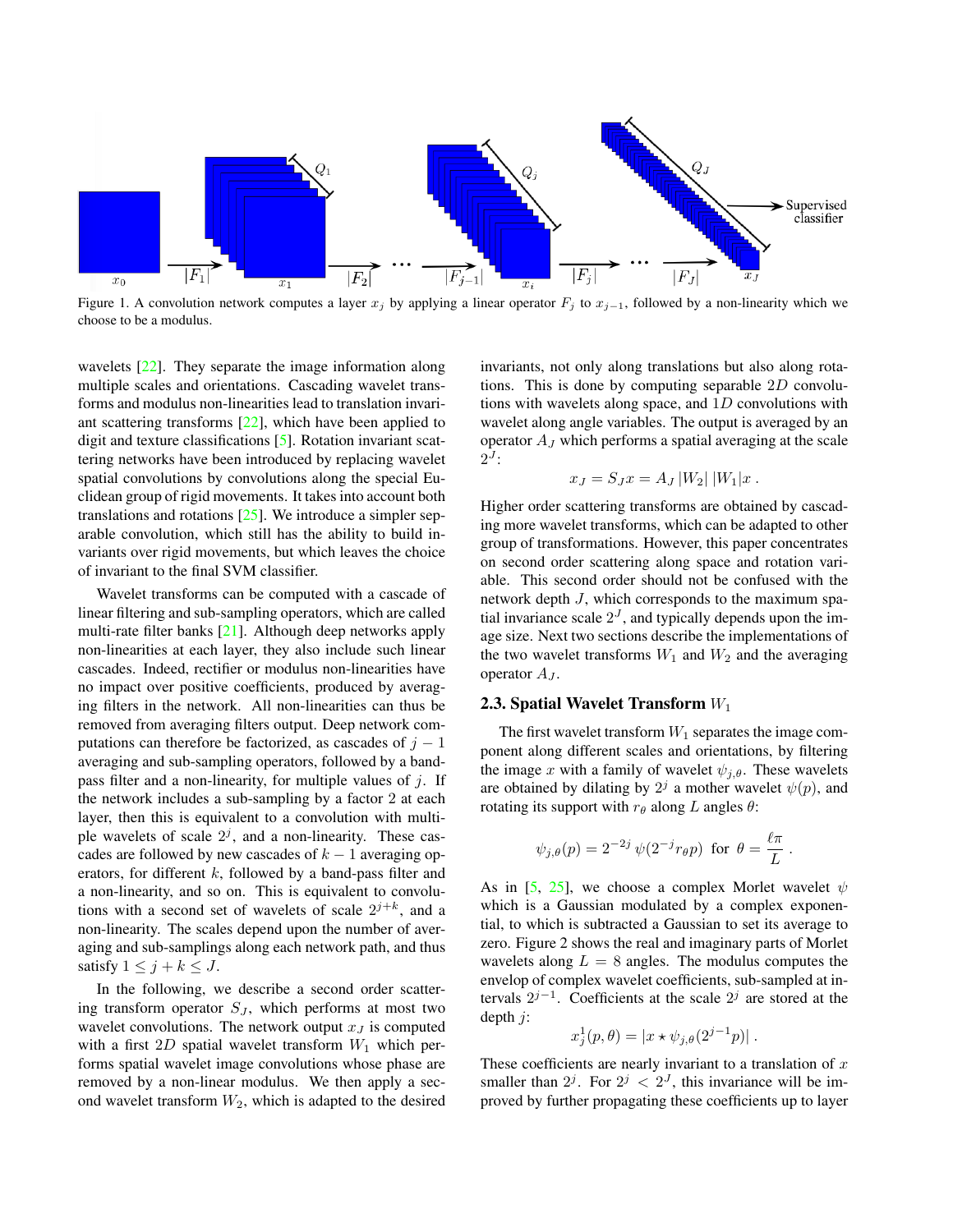<span id="page-3-2"></span>

Figure 2. Real and imaginary parts of Morlet wavelets at different scales  $2^j$  for  $1 \leq j \leq 4$  and  $L = 8$  orientations. Phase and amplitude are respectively given by the color and the contrast.(best viewed in color)

J, with a second wavelet transform described in the next section.

Coefficients at the scale  $2<sup>j</sup>$  correspond to deep network coefficients of depth  $j$  because in a deep network they are calculated by cascading  $j - 1$  low-pass filters, and a final band-pass filter. The cascade of low-pass filters defines a pyramid of low-passed images  $x \star \phi_i$ , where  $\phi_i$  is a scaled low-pass filter:

$$
\phi_j(p) = 2^{-2j} \phi(2^{-j}p).
$$

Each  $x \star \phi_i$  is computed by convolving  $x \star \phi_{i-1}$  with a lowpass filter  $h$  followed by a sub-sampling. It is stored as an image indexed by  $q = 0$  in the layer j:

<span id="page-3-0"></span>
$$
x_j^1(p,0) = x * \phi_j(p) = h * (x * \phi_{j-1})(2p).
$$
 (2)

Applying a modulus has no effect because these coefficients are positive. The wavelet coefficients  $x \star \psi_{j,\theta}$  are computed by applying a complex band-pass filter  $g_{\theta}$  followed by a sub-sampling. In this case, the modulus has a strong impact by eliminating the complex phase. It is stored as an image indexed by  $q = \theta$  in the layer j:

<span id="page-3-1"></span>
$$
x_j^1(p, \theta) = |x * \psi_{j, \theta}(p)| = |g_{\theta} * (x * \phi_{j-1})(p)|.
$$
 (3)

The wavelet transform  $W_1$  is thus implemented in a deep network calculated with a cascade of low-pass and bandpass filtering, followed by sub-samplings, illustrated in Fig-ure [3.](#page-4-0) Wavelet coefficients are computed at scales  $2^j \leq 2^j$ and the lowest frequency image information is carried by the remaining averaged image  $x \star \phi_J$ . The convolution cas-cades [\(2\)](#page-3-0) and [\(3\)](#page-3-1) with h and  $g_{\theta}$  can also be computed directly as convolutions with  $\phi_i$  and  $\psi_{i,\theta}$ , using FFT's. For the sake of simplicity, we follow this second approach and thus specify directly the  $\phi$  and  $\psi$  as opposed to the intermediate filters h and  $g_{\theta}$ . We use a Morlet wavelet  $\psi$  and a Gaussian filter  $\phi$ , further specified in [\[5\]](#page-8-10). The resulting wavelet transform  $W_1$  is a contractive linear operator, which is nearly an isometry.

#### 2.4. Roto-Translation Wavelet Transform  $W_2$

Wavelet coefficients  $|x * \psi_{j,\theta}|$  are translation invariant only up to the scale  $2<sup>j</sup>$ . Increasing this invariance up to  $2<sup>J</sup>$  means further propagating these coefficients up to the last network layer J. This is be done by applying a second wavelet transform  $W_2$  which is now defined. This second wavelet transform also recombines the output of wavelet filters along different angles. It thus also measures the angular variability of wavelet responses, as corner detectors.

At a depth  $j_1$ , there are  $\tilde{Q}_{j_1} = L$  wavelet image frames indexed by the angle  $\theta = \ell \pi / L$  for  $1 \leq \ell \leq L$ :

$$
x_{j_1}^1(p,\theta) = |x \star \psi_{j_1,\theta}(2^{j_1-1}p)|.
$$

These coefficients are propagated to larger scales  $2<sup>j</sup>$  by computing convolutions and modulus with a new set of spatial wavelets  $\psi_{j,\theta}(p)$  at larger scales  $2^j > 2^{j_1}$ .

As in deep convolution network architectures, we also recombine the information in these image frames indexed by the angle  $\theta$  in [\(3\)](#page-3-1). To understand how to do so, let us compute the wavelet coefficients of a rotated image  $x_\alpha(p) = x(r_\alpha p)$  by an angle  $\alpha$ :

$$
x_{\alpha} \star \psi_{j_1, \theta}(p) = x \star \psi_{j_1, \theta - \alpha}(r_{\alpha}p) .
$$

It rotates the spatial coordinates p but also "translates" by  $\alpha$ the angle parameter  $\theta$ .

Our goal is not to build a rotation invariant representation but a representation which linearizes variabilites along rotation angles. These totation variabilities can thus be discriminated or removed by a linear classifiers at the output. We thus do not use a rotation invariant scattering representation as in  $[25]$ . To build a representation which is stable to rotations, and to deformations along rotations, we compute a wavelet transform along the angle parameter  $\theta$ . It means performing convolutions along  $\theta$ , with angular onedimensional wavelets  $\overline{\psi}_k(\theta) = 2^{-k} \overline{\psi}(2^{-k}\theta)$ . The resulting wavelet transform  $W_2$  computes separable convolutions along both the 2D spatial variable  $p$  and the angle variable  $\theta$ , with a 3D separable complex wavelet defined by:

$$
\psi_{j,\beta,k}(p,\theta) = \psi_{j,\beta}(p) \,\overline{\psi}_k(\theta) \ .
$$

It is a separable product of a spatial wavelet  $\psi_{j,\beta}(p)$  of scale  $2^j$  and an angular wavelet  $\overline{\psi}_k(\theta)$  of scale  $2^k$  for  $1 \leq k \leq K < \log_2 L$ . If  $\overline{\psi}_k(\theta)$  are one-dimensional Morlet wavelets, then the resulting separable wavelet transform  $W_2$ is a stable and invertible operator, which nearly preserves the signal norm.

The wavelet transform modulus for  $j > j_1$  is computed with a three-dimensional separable convolution along the spatial and angular variables  $(p, \theta)$ , and it performs a subsampling along both variables. It has a spatial scale  $2<sup>j</sup>$  and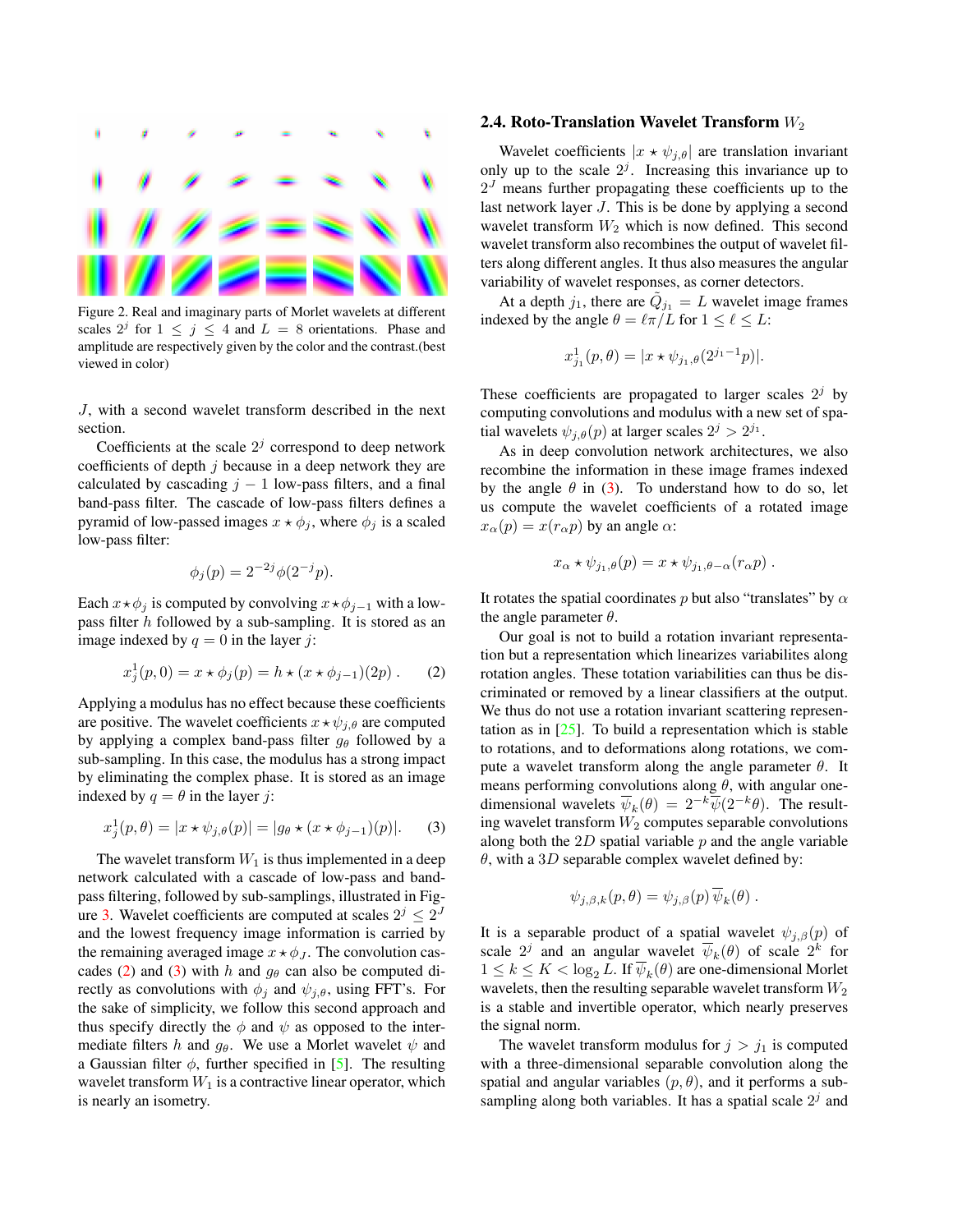<span id="page-4-1"></span>

<span id="page-4-0"></span>Figure 3. A wavelet modulus  $|W_1|$  computes averages and modulus wavelet image frames at each layer  $x_j^1$ , by cascading filtering, subsampling and modulus operators.

is thus stored at the layer j, via an index q which encodes  $\theta$ ,  $\beta$ ,  $j_1$  and the angular scale  $2^k$ :

$$
x_j^2(p,q) = |x_{j_1}^1 \star \psi_{j,\beta,k}(2^{-j-1}p, 2^{-k-1}\theta)|.
$$
 (4)

It propagates  $x_{j_1}^1$  towards network layers of depth  $j > j_1$ , up to  $j = J$ . This 3D separable wavelet transform is either computed with a cascade of filtering across the deep network layers, or directly with 3D convolutions calculated with  $FFT's$ .

For  $j < J$ , we still need to propagate the second order coefficients  $x_j^2$  up to the largest spatial scale  $2^J$ . This could be done by applying a third wavelet transform  $W_3$  which could also enforce more complex geometric invariants by recombining information across angles and scales. In this implementation, we directly apply a linear averaging  $x_j^2 \star \phi_j$ at the scale  $2^J$ . It averages each image frame of  $x_j^2$  with a spatial convolution with  $\phi_J(p) = 2^{-2J} \phi(2^{-J} p)$ .

The last layer  $x_j$  of this scattering network is an aggregation of the image  $x$ , of first order wavelet modulus images  $x_j^1$ , and of second order coefficients  $x_j^2$  at all scales  $2^j \leq 2^J$ , all of them averaged at the scale  $2<sup>J</sup>$ :

$$
x_J = S_J x = \left\{ x \star \phi_J, \, x_j^1 \star \phi_J, \, x_j^2 \star \phi_J \right\}_{1 \leq j \leq J}.
$$

First order coefficients  $x_j^1 \star \phi_j$  are very similar to SIFT [\[19\]](#page-8-0) feature vectors. They provide information on average energy distributions across scales and orientations over a neighborhood of size  $2<sup>J</sup>$ . A scattering representations can thus be interpreted as an "augmented" SIFT representation with second order coefficients  $x_j^2 \star \phi_j$  providing information on interactions between scales and angles in multi-scale neighborhoods.

This deep scattering is computed by cascading the modulus  $|W_1|$  of a first 2D spatial wavelet transform, followed by the modulus  $|W_2|$  of a second 3D separable wavelet transform along space and angles, followed by the averaging  $A_J z = z \star \phi_J$ :

$$
S_J x = A_J |W_2| |W_1| x .
$$

Since  $W_1$  and  $W_2$  and  $A_J$  are contractive operators it guarantees that  $S_J$  is also contractive and hence stable to additive perturbations. Moreover, since the wavelet transforms  $W_1$  and  $W_2$  and  $A_J$  are Lipschitz stable relatively to deformations  $[22]$ ,  $S_J$  is also Lipschitz and hence linearizes small deformations. This guaranties to avoid the instabilities observed on deep networks such as Alex-net [\[28\]](#page-8-13) where a small image perturbation can considerably modify the network output and hence the classification.

For images of P pixels, each network layer  $x_i$  has  $Q_i$ image frames of  $P_j = P 2^{-2j+2}$  pixels. For a gray level image such that  $Q_0 = 1$ , the resulting number of frames are respectively  $Q_1 = 9$ ,  $Q_2 = 145$ ,  $Q_3 = 409$ ,  $Q_4 = 801$ ,  $Q_5 = 1321, Q_6 = 1969$ , and  $Q_j = 1 + Lj + L^2j(j-1) \approx$  $64j<sup>2</sup>$  when  $j \gg 1$ . Color images are represented by the three Y,U,V color bands, and each color band is decomposed independently. It thus multiplies the number of image frames  $Q_j$  by 3 for all  $0 \le j \le J$ . At the output layer J, the factor 2 spatial oversampling is removed so  $P_J = P 2^{-2J}$ . This last layer is thus an aggregation of  $3P2^{-2J}$  order 0 coefficients in  $x \star \phi_J$ , plus  $3P2^{-2J}LJ$  order 1 coefficients in the  $x_j^1 \star \phi_j$ , and  $3P2^{-2J}L^2J(J-1)$  order 2 coefficients in the  $x_j^2 \star \phi_J$  arrays. For CalTech images of  $P = 256^2$ pixels, decomposed with  $J = 6$  scales and  $L = 8$  angles, there are 48 order 0 coefficients,  $2\,10^3$  order 1 coefficients, and  $92\,10^3$  order 2 coefficients.

Good quality images can be reconstructed from scattering coefficients as long as the number of scattering coefficients is larger than the number of image pixels [\[4\]](#page-8-12). Despite the invariance to translation, the roto-translation scattering representation is thus nearly complete as long as  $2^{-2J}L^2J^2 \geq 1$ . If  $L = 8$  then it is valid for  $J \geq 5$ .

### 3. Supervised Feature Selection

The scattering representation has a number of coefficients which is of the same order as the original image. It provides a nearly complete signal representation, which allows one to build a very rich set of geometric invariants with linear projection operators. The choice of these linear projection operators is done at the supervised classification stage with an SVM. Scattering coefficients are strongly correlated. Results are improved by reducing the variance of the representation, with a supervised feature selection, which considerably reduces the number of scattering coef-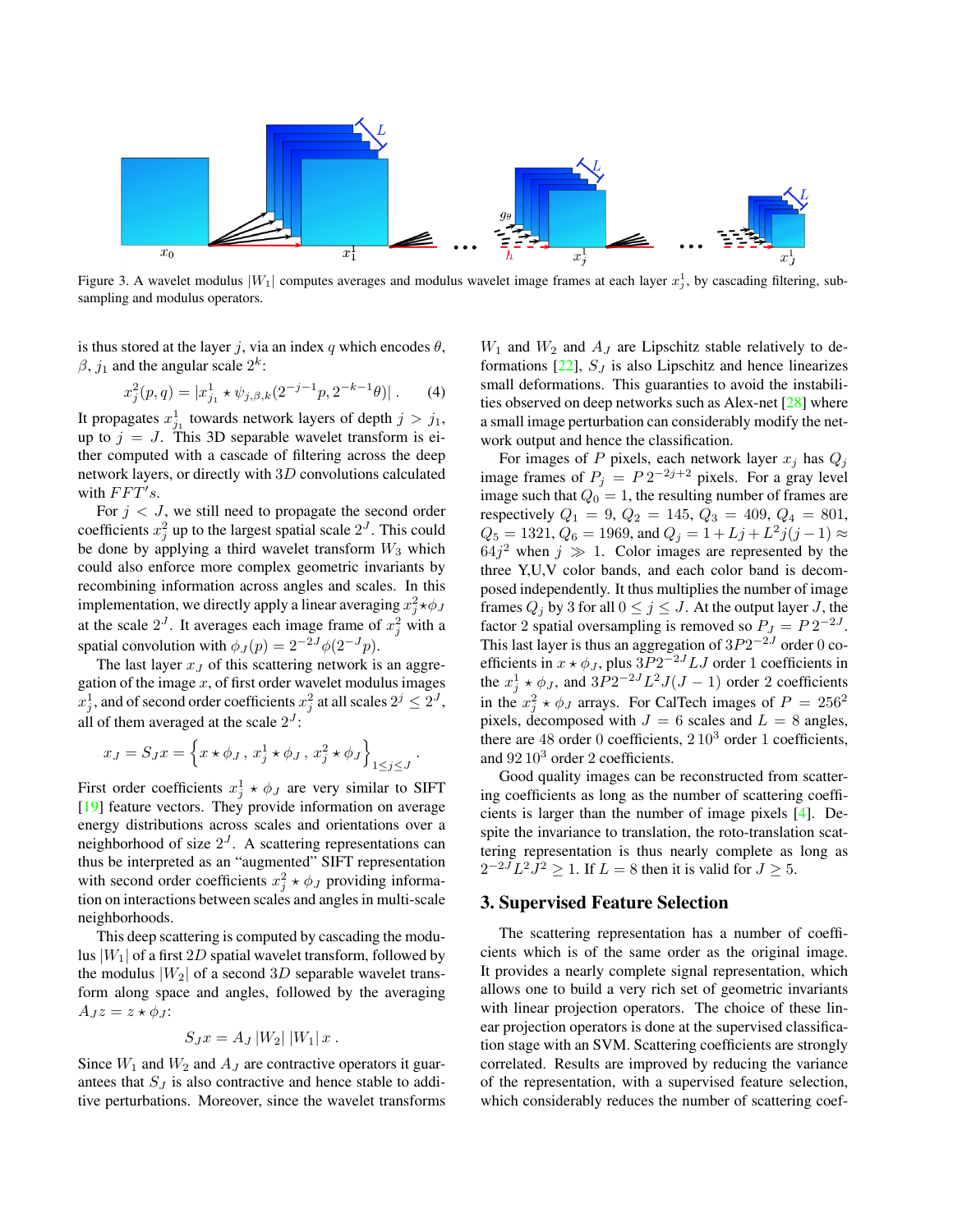<span id="page-5-1"></span>ficients before computing an SVM classifier. This is implemented with a supervised orthogonal least square regression [\[6,](#page-8-19) [1\]](#page-7-0), which greedily selects coefficients with a regression algorithm.

A logarithm non-linearity is applied to scattering coefficients in order to separate low frequency multiplicative components due to the variations of illuminations. These low-frequency modulations add a constant to the logarithm of scattering coefficients which can then be removed with an appropriate linear projector by the final classifier. Also, it linearizes exponential decay of the scattering coefficients across scales.

In the following, we denote by  $\Phi^1 x = {\phi_p^1 x}_p$  the logarithm of scattering coefficients at a scale  $2<sup>J</sup>$ . We are given a set of training images  $\{x_i\}_i$  with their class label. The orthogonal least square selects a set of features adapted to each class C with a linear regression of the one-versus-all indicator function

$$
f_C(x) = \begin{cases} 1 & \text{if } x \text{ belongs to class } C \\ 0 & \text{otherwise} \end{cases}.
$$

It iteratively selects a feature in the dictionary and updates the dictionary. Let  $\Phi^k x = {\phi^k_p x}_p$  be the dictionary at the  $k^{th}$  iteration. We select a feature  $\phi_{p_k}^k x$ , and we update the dictionary by decorrelating all dictionary vectors, relatively to this selected vector, over the training set  $\{x_i\}_i$ :

$$
\tilde{\phi}_p^{k+1} = \phi_p^k - \left(\sum_i \phi_{p_k}^k(x_i) \,\phi_p^k(x_i)\right) \phi_{p_k}^k.
$$

Each vector is then normalized

$$
\phi_p^{k+1} = \tilde{\phi}_p^{k+1} \Big( \sum_i |\tilde{\phi}_p^{k+1}(x_i)|^2 \Big)^{-1} \; .
$$

The  $k^{th}$  feature  $\phi_{p_k}^k x$  is selected so that the linear regression of  $f_C(x)$  on  $\{\phi_{p_r}^r x\}_{1 \leq r \leq k}$  has a minimum meansquare error, computed on the training set. This is equivalent to finding  $\phi_{p_k}^k$  in  $\Phi^k$  which maximizes the correlation  $\sum_i f_C(x_i) \phi_p^k(x_i)$ .

The orthogonal least square regression thus selects and computes K scattering features  $\{\phi_{p_k} x\}_{k\lt K}$  for each class  $C$ , which are linearly transformed into  $K$  decorrelated and normalized features  $\{\phi_{p_k}^k x\}_{k < K}$ . For a total of  $n_C$  classes, the union of all these feature defines a dictionary of size  $M = K n_C$ . They are linear combinations of the original log scattering coefficients  $\{\phi_p x\}_p$ . This dimension reduction can thus be interpreted as a last fully connected network layer, which outputs a vector of size  $M$ . The parameter  $M$ governs the bias versus variance trade-off. It can be adjusted from the decay of the regression error of each  $f_C$  or fixed a priori. In classification experiments, M is about 30 times smaller than the size of the original scattering dictionary.

The selected features are then provided to a Gaussian SVM classifier. The variance of the Gaussian kernel is set to the average norm of the scattering vectors, calculated from the training set. This large variance performs a relatively small localization in the feature space, but it reduces classification errors as shown in Table 1.

### <span id="page-5-0"></span>4. Image Classification Results

We compare the performance of a scattering network with state-of-the-art algorithms on CIFAR and Caltech datasets, which include complex object classes, at different or fixed resolutions.

Images of each databases are rescaled to become square images of  $2^{2d}$  pixels. The scattering transform depends upon few parameters which are fixed a priori. The maximum scale of the scattering transform is set to  $2^J = 2^{d-2}$ . Scattering coefficients are thus averaged over spatial domains covering  $1/4$  of the image width, and coefficients sampled over a spatial grid of  $4 \times 4$  points, a final downsampling being performed without degrading classification accuracies. This preserves some coarse localization information. Coefficients are computed with Morlet wavelets having  $L = 8$  orientations. The wavelet transform along these  $L = 8$  angles are computed at a maximum scale  $2^K = L/2$ , which corresponds to a maximum angular variation of  $\pi/2$ . Indeed these object recognition problems do not involve larger rotation variability. The resulting scattering representation is nearly complete as previously explained. It is computed independently along the 3 color channels YUV. We apply a logarithm to separate illumination components. The classifier is implemented by first reducing the dimensionality, to  $M = 2000$  feature vectors on CIFAR-10 for instance, with an orthogonal least square regression, and applying a Gaussian SVM. We use the same architecture and same hyperparameters for each dataset, apart from the number  $M$  of selected coefficients, which increases proportionally to the size of the scattering representation, which depends upon the image size.

Caltech-101 and Caltech-256 are two color image databases, with respectively 101 and 256 classes. They have 30 images per class for training and the rest is used for testing. Caltech images are rescaled to square images of  $P = 2^{2d} = 256^2$  pixels. Average per class classification results are reported with an averaging over 5 random splits. We removed the clutter class both from our training and testing set.

CIFAR are more challenging color image databases due to its high class variabilities, with 60000 tiny colors images of  $P = 2^{2d} = 32^2$  pixels. CIFAR-10 has 10 classes with 5000 training images per class, whereas CIFAR-100 has 100 classes with 500 training images per class.

Table 1 gives the classification accuracy for different scattering configurations, on the datasets CIFAR-10 and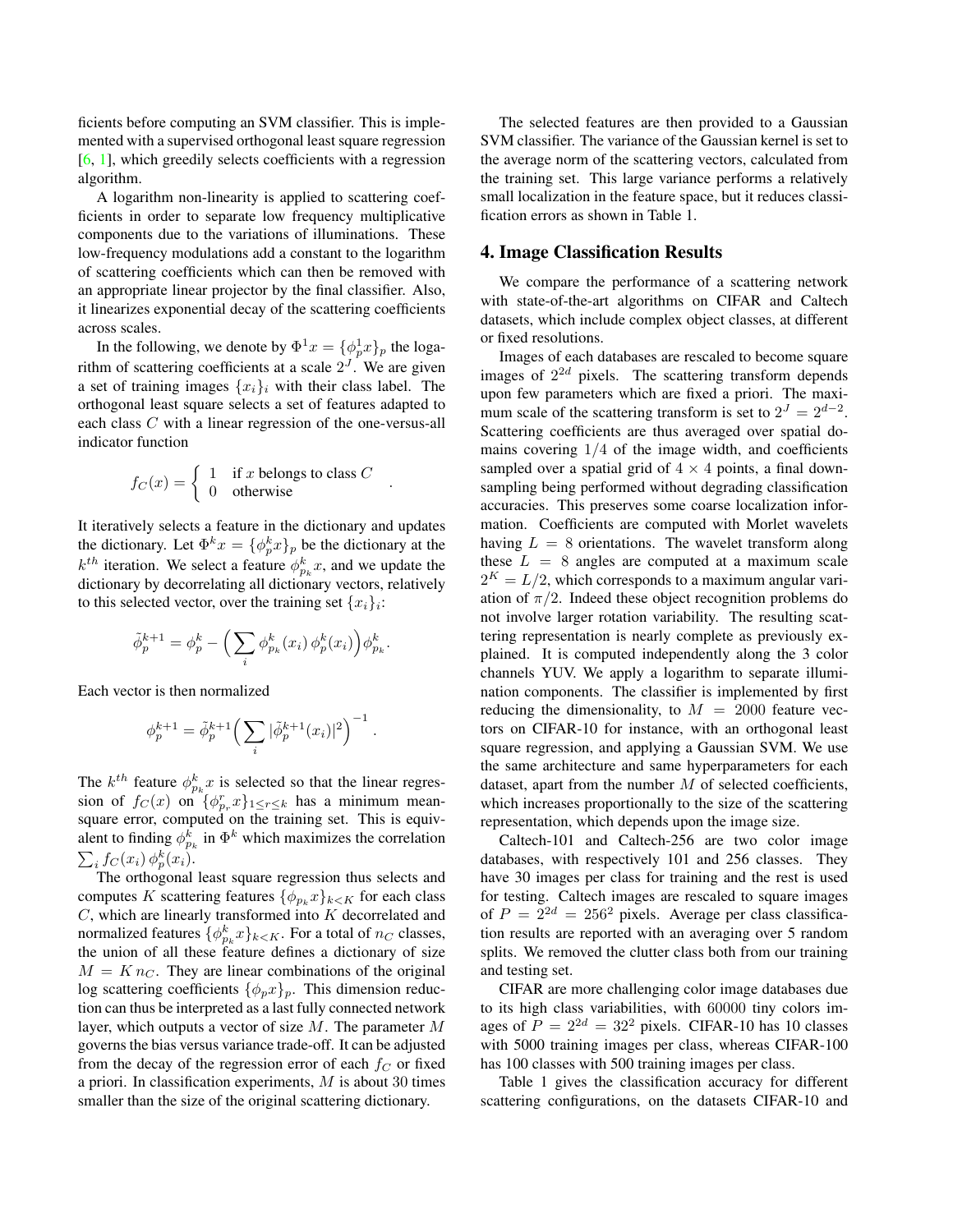<span id="page-6-0"></span>

| Scattering                  | Caltech-101 | CIFAR-10 |
|-----------------------------|-------------|----------|
| Trans., order 1             | 59.8        | 72.6     |
| Trans., order 2             | 70.0        | 80.3     |
| Trans., order $2 + OLS$     | 75.4        | 81.6     |
| Roto-Trans., order 2        | 74.5        | 81.5     |
| Roto-Trans, order $2 + OLS$ | 79.9        | 82.3     |

Table 1. Classification accuracy with 5 scattering configurations. First a translation scattering up to order 1, then up to order 2, then withan Orthogonal Least Square (OLS) feature reduction. Then a roto-translation scattering up to order 2, then with an OLS feature reduction.

Caltech-101. First order scattering coefficients are comparable to SIFT [\[5\]](#page-8-10), but are calculated over larger neighborhoods. Second order scattering coefficients computed with translated wavelets (no filtering along rotations) reduces the error by 10%, which shows the importance of this complementary information. Incorporating a wavelet filtering along rotations as in Section [2,](#page-1-0) leads to a further improvement of 4.5% on Caltech-101 and 1.2% on CIFAR-10. Rotations produce larger pixel displacements on higher resolution images. It may explain why improving sensitivity to rotations plays a more important role on Caltech images, which are larger. Adding a feature reduction by orthogonal least square reduces the error by 5.4% on Caltech-101 and 0.7% on CIFAR-10. The orthogonal least square has a bigger impact on Caltech-101 because there are less training examples per class, so reducing the variance of the estimation has a bigger effect.

Tables 2,3,4,5 report the classification accuracy of a second order roto-translation scattering algorithm with an orthogonal least square feature selection, for CIFAR and Caltech databases. It is compared to state of the art algorithms, divided in four categories. "Prior" feature algorithms apply a linear or an RBF type classifier to a predefined set of features, which are not computed from training data. Scattering, SIFT and HOG vectors, or deep networks with random weights belong to this Prior class. "Unsup. Deep" algorithms correspond to unsupervised convolutional deep learning algorithms, whose filters are optimized with nonlabeled training data, before applying a linear classifier or a Gaussian kernel SVM. "Unsup. Dict." algorithms transform SIFT type feature vectors or normalized pixel patches, with one, two or three successive sparse dictionaries computed by unsupervised learning. It may then be followed by a max-pooling operator over a pyramid structure [\[12\]](#page-8-8). To normalize unsupervised learning experiments, we only consider results obtained without data augmentation. "Supervised" algorithms compute feature or kernel representations, which are optimized with supervised learning over labeled training data. In this case, the training may be performed on a different databasis such as ImageNet, or may

include a data augmentation by increasing the dataset with affine transformations and deformations. Supervised deep convolution networks or supervised kernel learning are examples of such algorithms.

Scattering gives better classification results than all prior feature classification on Caltech-101, as shown by Table 2. Convolutional network with random filters on mono-CIFAR-10 (gray level CIFAR-10) have an accuracy of 53.2% in [\[24\]](#page-8-15). Color information improves classification results by at most 10% on all algorithms, so it remains well below scattering accuracy. No result is reported on CIFAR-100 using predefined "prior" feature classifiers. Tables 2 and 4 shows that scattering networks performs at least as well as unsupervised deep convolutional architectures without data augmentation on Caltech-101 and CIFAR-10. To our knowledge, no result with unsupervised deep convolutional network learning have been reported on Caltech-256.

State-of-the-art unsupervised classification results for Caltech, without data augmentation, are obtained with a Multipath-SC algorithm [\[2\]](#page-7-1), which has 3 unsupervised encoding layers. Similar results are obtained with Spatial Local Coding descriptors [\[23\]](#page-8-20) with a first layer of nearly SIFT descriptors followed by an unsupervised coding and multiscale pyramidal pooling. Caltech-101 is an easier data basis because it has a bias across classes, which is typically used by classifiers. This bias is removed from Caltech 256 which explains why classifiers have a lower accuracy. The unsupervised classification algorithm reporting state of the art results on CIFAR are different from the one on Caltech, which shows that these figures must be analyzed with precaution. The scattering classifier gives comparable with all unsupervised algorithms on CIFAR-10 and CIFAR-100.

Let us emphasize that we are using the same scattering representation, besides image size adaptation, for Caltech and CIFAR databases. RFL [\[10\]](#page-8-21) is the only unsupervised learning algorithm which reports close to state of the art results, both on Caltech and CIFAR data bases. RFL does not perform as well as a scattering on Caltech and CIFAR-100, and slightly better on CIFAR-10. This illustrates the difficulty to have a single algorithm which works efficiently on very different databases. We reported the result on CIFAR-100 from [\[10\]](#page-8-21) via [\[20\]](#page-8-22).

The best classification results are obtained by supervised deep convolutional networks [\[16,](#page-8-3) [9,](#page-8-23) [30\]](#page-8-4). They improve non-supervised accuracy by about 10% on CIFAR-10 or Caltech-101, 20% on Caltech-256, but 5% on CIFAR-100. The improvement on CIFAR-100 is smaller than on CIFAR-10 because there is only 500 samples per classes for supervised training, as opposed to 5000. The Caltech data bases does not have enough training sample to train a supervised deep network. We thus report classification results obtained by the supervised Alex-network trained on ImageNet, to which is applied a linear SVM classifier which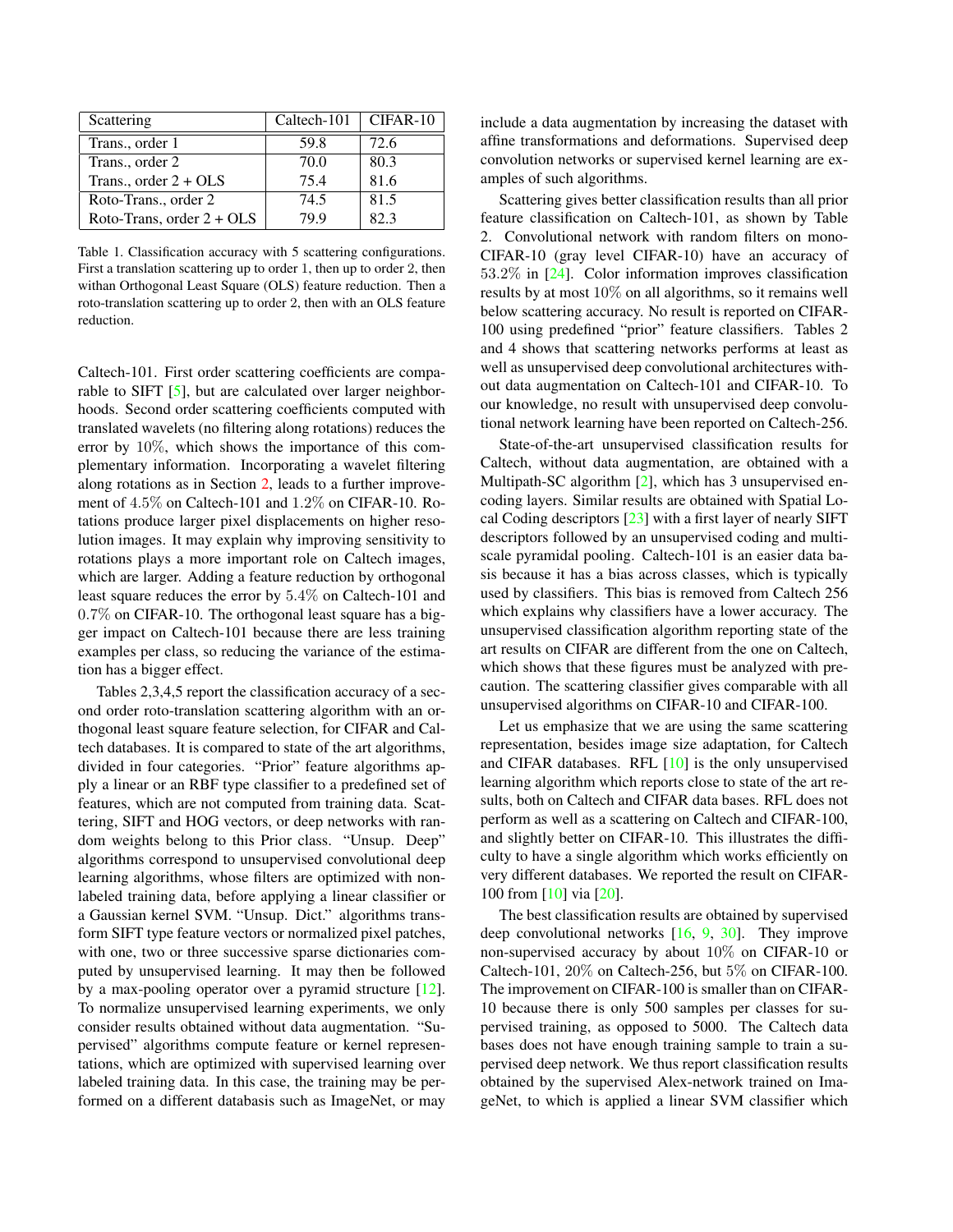<span id="page-7-3"></span>

| Method              | Type        | Accuracy |
|---------------------|-------------|----------|
| RotoTrans. Scat.    | Prior       | 79.9     |
| Random Filters [15] | Prior       | 62.9     |
| <b>CDBN</b> [17]    | Unsup. Deep | 65.4     |
| $M$ -HMP $[2]$      | Unsup. Dict | 82.5     |
| $SLC$ [23]          | Unsup. Dict | 81.0     |
| Ask the locals [3]  | Unsup. Dict | 77.3     |
| <b>RFL [10]</b>     | Unsup. Dict | 75.3     |
| <b>CNN</b> [9]      | Supervised  | 91.4     |

Table 2. Results for different types of representations on Caltech-101.

| Method               | Type        | Accuracy |
|----------------------|-------------|----------|
| RotoTrans. Scat.     | Prior       | 43.6     |
| $M$ -HMP $[2]$       | Unsup. Dict | 50.7     |
| $SLC$ [23]           | Unsup. Dict | 46.6     |
| Ask the locals $[3]$ | Unsup. Dict | 41.7     |
| <b>CNN [30]</b>      | Supervised  | 70.6     |

Table 3. Results for different types of representations on Caltech-256.

| Method           | Type        | Accuracy |
|------------------|-------------|----------|
| RotoTrans. Scat. | Prior       | 82.3     |
| <b>RFL [10]</b>  | Unsup. Dict | 83.1     |
| NOMP $[18]$      | Unsup. Dict | 82.9     |
| <b>LIFT</b> [27] | Unsup. Deep | 82.2     |
| CNN[16]          | Supervised  | 91.8     |

Table 4. Results for different types of representations on CIFAR-10.

| Method           | Type        | Accuracy |
|------------------|-------------|----------|
| RotoTrans. Scat. | Prior       | 56.8     |
| <b>RFL [10]</b>  | Unsup. Dict | 54.2     |
| <b>NOMP [18]</b> | Unsup. Dict | 60.8     |
| <b>CNN [16]</b>  | Supervised  | 65.4     |

Table 5. Results for different types of representations on CIFAR-100.

is trained on Caltech [\[8\]](#page-8-5). Although this deep network was not trained on Caltech, it still achieves the state of the art on this databases. Experiments show that if the training and testing image datasets are different, a supervised deep network provides a feature vector having a lower accuracy for classification, but this accuracy is not dramatically reduced. It indicates that supervised deep classifiers are learning generic image representations which are likely to capture more complex geometric properties than unsupervised algorithms or a roto-translation scattering transform.

A scattering transform is computed with convolutions along groups of transformations which create important image variability. This paper concentrates on translations and rotations, but it can be extended to any other group. Improving results requires to consider other source of variabilities and invariants, for example across color channels or across scales, which are not recombined in this architecture. Supervised deep neural networks do apply non-linear transformations across color bands and scales. Computing wavelet and scattering transforms on arbitrary Lie groups or finite groups is not difficult [\[22\]](#page-8-9). What is harder is to identify the important group of variability for improving classification. It seems that supervised deep network classifiers are able to identify them.

# 5. Conclusion

This work shows that feature vectors for image classification can be constructed from geometric image properties as opposed to learning. A roto-translation scattering transform constructs a feature vector providing joint information along multiple scales and multiple angles. For complex object classification problems as in Caltech and CIFAR databases, it considerably improves the performance of all existing prior image descriptors, and it yields comparable results with state of the art unsupervised deep learning, and dictionary learning algorithms.

Scattering networks do not have instability properties as the ones observed for Alex-net [\[28\]](#page-8-13), because it applies contractive wavelet operators which are stable to deformations. However, deep neural networks with supervised training provide a clear improvement of average classification accuracy, compared to unsupervised learning and to this roto-translation scattering transform. This may indicate that they capture refined but important geometric image properties. Understanding the nature of these properties is an open challenge to further improve the performances of scattering representations.

# Acknowledgments

This work is funded by the ERC grant InvariantClass 320959 and via a grant for Phd Students of the Conseil régional d'Île-de-France (RDM-IdF).

### References

- <span id="page-7-0"></span>[1] T. Blumensath and M. E. Davies. On the difference between orthogonal matching pursuit and orthogonal least squares. 2007. [6](#page-5-1)
- <span id="page-7-1"></span>[2] L. Bo, X. Ren, and D. Fox. Multipath Sparse Coding Using Hierarchical Matching Pursuit. In *CVPR*, pages 660–667. IEEE, 2013. [7,](#page-6-0) [8](#page-7-3)
- <span id="page-7-2"></span>[3] Y.-L. Boureau, N. L. Roux, F. Bach, J. Ponce, and Y. LeCun. Ask the locals: Multi-way local pooling for image recognition. In D. N. Metaxas, L. Quan, A. Sanfeliu, and L. J. V. Gool, editors, *ICCV*, pages 2651–2658. IEEE, 2011. [8](#page-7-3)